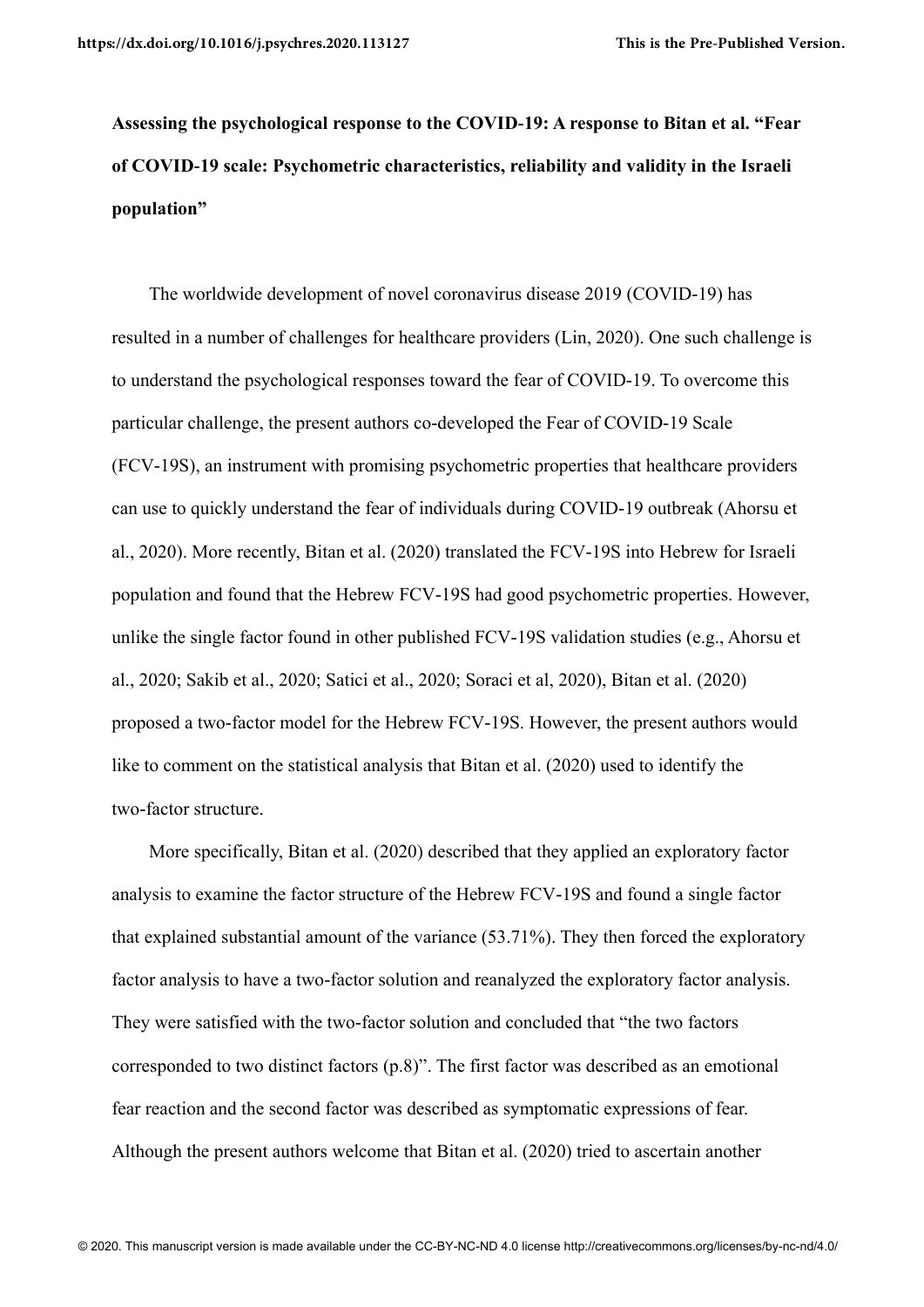solution for the FCV-19S factor structure, their practice is inappropriate in a number of aspects.

First, with other studies having shown a clear single-factor structure for the FCV-19S (Ahorsu et al., 2020; Reznick et al., 2020; Sakib et al., 2020; Satici et al., 2020; Soraci et al., 2020), Bitan et al. (2020) should have used confirmatory factor analysis rather than exploratory factor analysis to examine the factor structure of the Hebrew FCV-19S. Second, Bitan et al. (2020) did not provide any justification as to why they forced the exploratory factor analysis to produce a two-factor solution. They first identified a single factor and the present authors and readers may be left wondering why Bitan et al. (2020) did not keep the single-factor solution. Bitan et al. (2020) did not outline any theoretical assumptions or framework as to why they performed a two-factor solution. However, even if they had a theoretical assumption for two-factor solution, confirmatory factor analysis rather than exploratory factor analysis should have been used (Watkins, 1989). Additionally, they should have used an oblique method rather than an orthogonal method (i.e., Varimax in the SPSS) in the factor rotation. Third, the present authors suspect that the Bitan et al. (2020) actually conducted a principal component analysis (PCA) rather than a real exploratory factor analysis in their study. The reason for suspicion is because IBM SPSS Statistics for Windows software sets PCA as a *default* extraction method under the category of *factor analysis*. Therefore, Bitan et al. (2020) probably did not notice this, and they may have wrongly used PCA to examine the factor structure of the Hebrew FCV-19S. Exploratory factor analysis and PCA, from the view of psychometrics, have different goals. Principal component analysis is a technique for researchers to reduce the dimensionality of their data and provide parsimonious data for further statistical analysis. Exploratory factor analysis is a technique for researchers to identify and assess latent constructs (i.e., a concept that cannot be measured directly, such as fear assessed in the FCV-19S).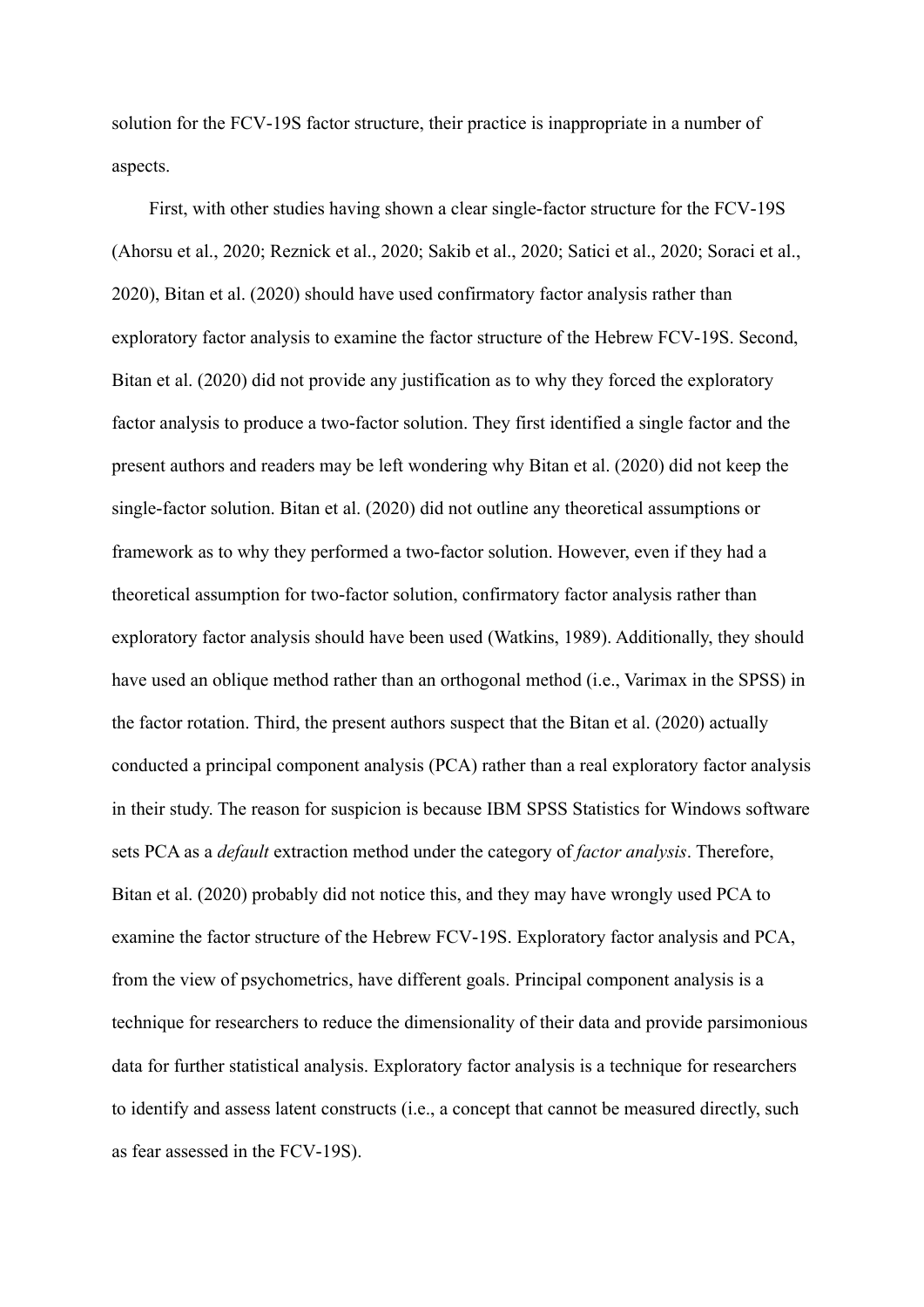Although the exploratory factor analysis that Bitan et al. (2020) carried out on testing factor structure of the Hebrew FCV-19S was misplaced, the other psychometric testing performed by Bitan et al. (2020) was appropriate. More specifically, Bitan et al. (2020) reported the very good internal consistency ( $\alpha$ =0.86) for the Hebrew FCV-19S. They also found that the Hebrew FCV-19S had satisfactory concurrent validity as evidenced by the significant association with relevant demographics (e.g., females had higher fear than males). The Hebrew FCV-19S also demonstrated good convergent and discriminant validity as evidenced by the significant correlations with anxiety ( $r=0.43$ ), followed by stress ( $r=0.33$ ) and depression (r=0.24).

To conclude, the present authors believe that the FCV-19S is a psychometrically robust instrument that can help healthcare providers to quickly understand how an individual fears COVID-19 during the pandemic. With only seven items, the FCV-19S has the great advantage of brevity and will be especially useful in a busy clinical setting because it is so quick to administer. Another advantage of the FCV-19S is the many different language versions that have already been published in such a short time since the FCV-19S was initially developed which will allow cross-cultural comparisons to be made. For example, the first paper published FCV-19S provides both Persian and English versions (Ahorsu et al., 2020). Other language versions such as Bangla (Sakib et al., 2020), Turkish (Satici et al., 2020), Arabic (Alyami et al., 2020), Italian (Soraci et al., 2020), Russian (Reznick et al., 2020), and Hebrew (Bitan et al., 2020) have been already translated and tested for psychometric properties. Moreover, research teams in over 20 different countries have approached the present authors and requested to validate the FCV-19S. The present authors are also aware of several studies that found the excellent psychometric properties of the FCV-19S are currently under review. Therefore, the use of FCV-19S is highly recommended during the COVID-19 pandemic.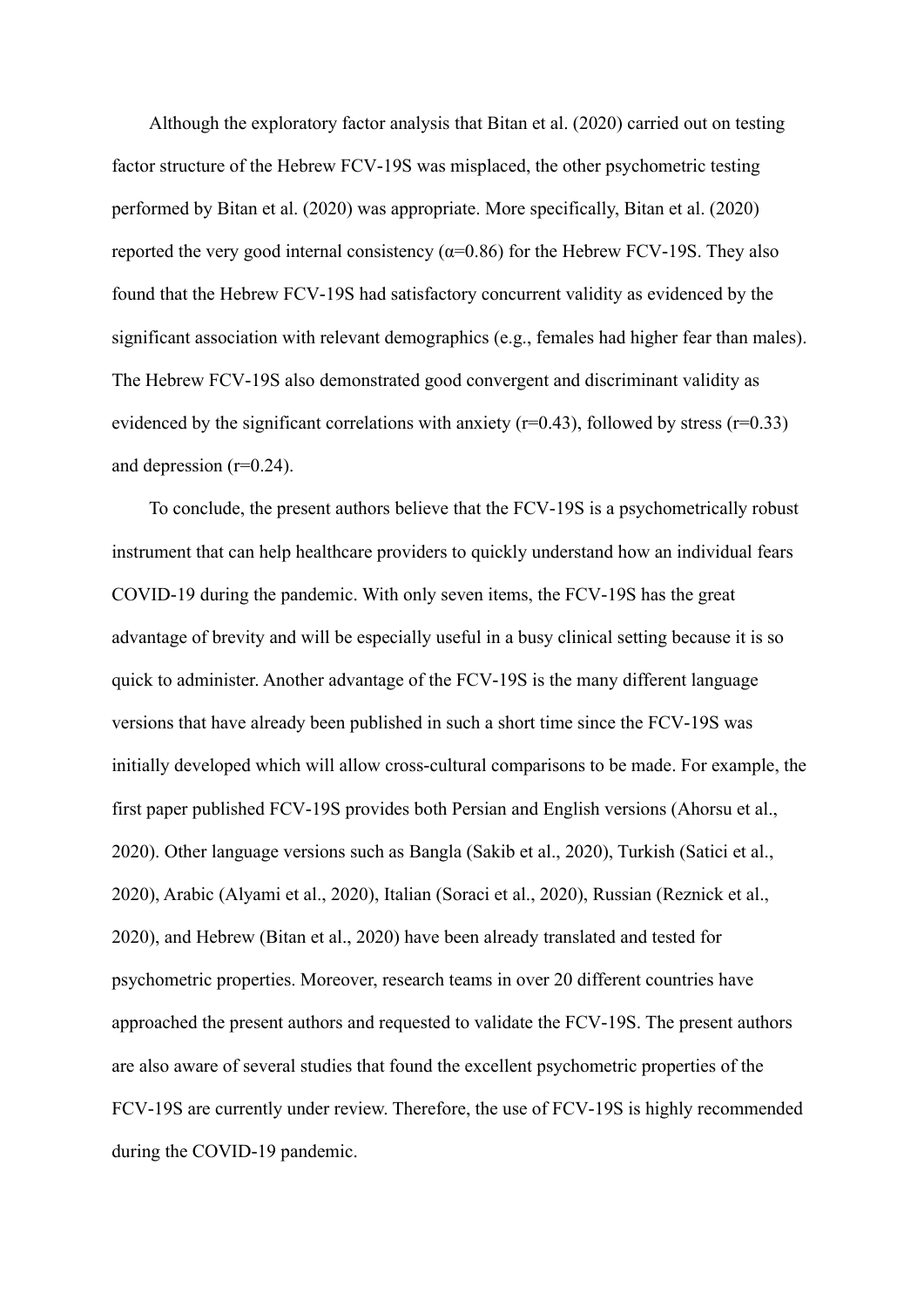## **References**

- Ahorsu, D. K., Lin, C.-Y., Imani, V., Saffari, M., Griffiths, M. D., & Pakpour, A. H., 2020. Fear of COVID-19 Scale: Development and initial validation. *Int. J. Ment. Health Addict.* Advance online publication. doi: 10.1007/s11469-020-00270-8
- Alyami, M., Henning, M., Krägeloh, C.U., Alyami, H., 2020. Psychometric evaluation of the Arabic version of the Fear of COVID-19 Scale. *Int. J. Ment. Health Addict.* Advance online publication. doi: 10.1007/s11469-020-00316-x
- Bitan, D. T., Grossman-Giron, A., Bloch, Y., Mayer, Y., Shiffman, N., Mendlovic, S., 2020. Fear of COVID-19 scale: Psychometric characteristics, reliability and validity in the Israeli population. *Psychiatry Res*. Advance online publication. doi: 10.1016/j.psychres.2020.113100
- Lin, C.-Y., 2020. Social reaction toward the 2019 novel coronavirus (COVID-19). Soc. Health Behav. 3, 1-2. doi: 10.4103/SHB.SHB\_11\_20
- Reznik, A., Gritsenko, V., Konstantinov, V., Khamenka, N., & Isralowitz, R., 2020. COVID-19 fear in Eastern Europe: Validation of the Fear of COVID-19 Scale. *Int. J. Ment. Health Addict.* Advance online publication. doi: 10.1007/s11469-020-00283-3
- Sakib, N., Mamun, M. A., Bhuiyan, A. K. M. I., Hossain, S., Mamun, F. A., Hosen, I., Abdullah, A. H., Sarker, M. A., Mohiuddin, M. S., Rayhan, I., Hossain, M., Sikder, M. T., Gozal, D., Muhit, M. A., Islam, S. M. S., Griffiths, M. D., Pakpour, A. H., 2020. Psychometric validation of the Bangla Fear of COVID-19 Scale: Confirmatory factor analysis and Rasch analysis. *Int. J. Ment. Health Addict.* Advance online publication. doi: 10.1007/s11469-020-00289-x
- Satici, B., Gocet-Tekin, E., Deniz, M. E., Satici, S. A., 2020. Adaptation of the Fear of COVID-19 Scale: Its association with psychological distress and life satisfaction in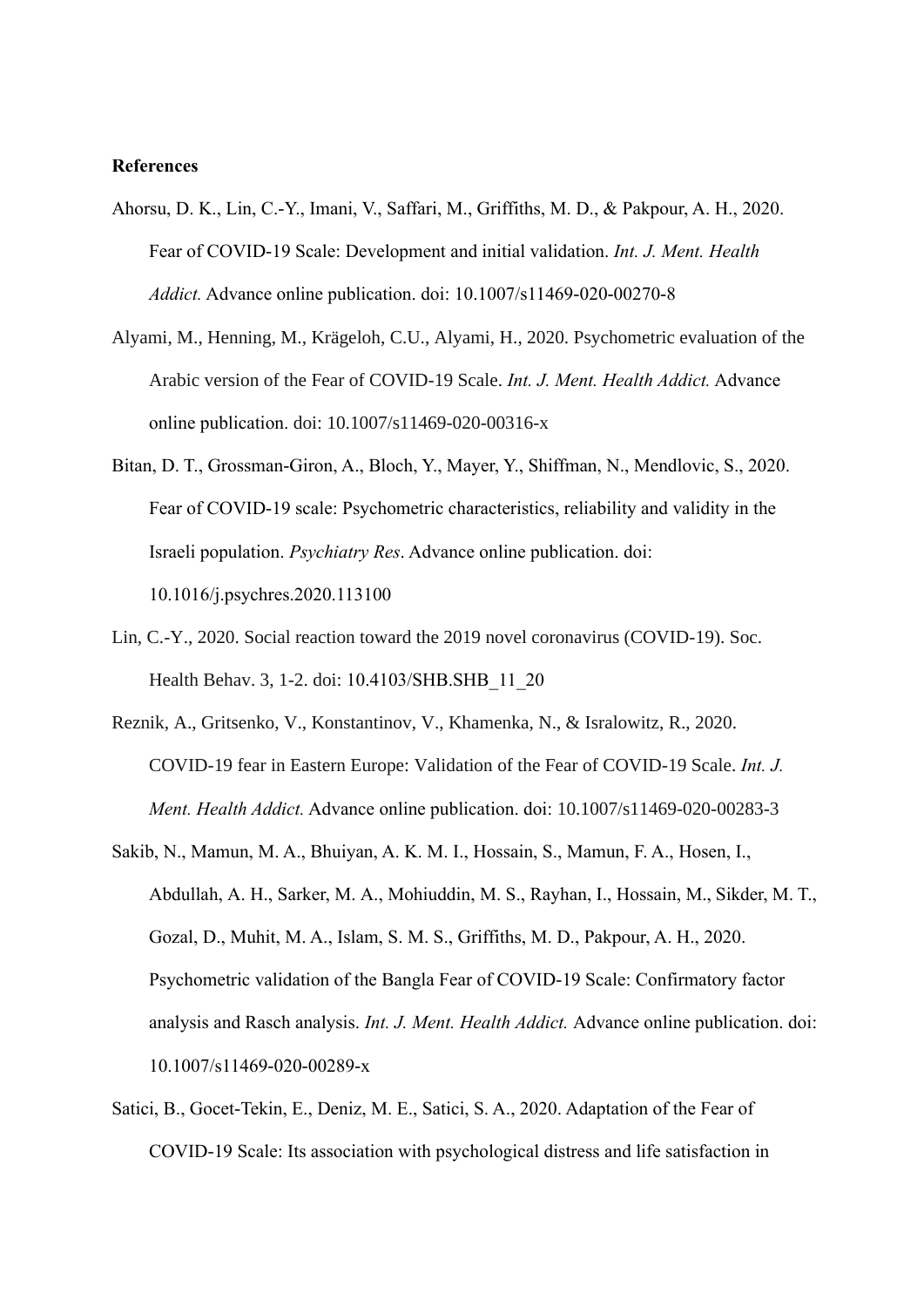Turkey. *Int. J. Ment. Health Addict.* Advance online publication. doi: 10.1007/s11469-020-00294-0

- Soraci, P., Ferrari, A., Abbiati, F.A., Del Fante, E., De Pace, R., Urso A. Griffiths, M.D., 2020. Validation and psychometric evaluation of the Italian version of the Fear of COVID-19 Scale. *Int. J. Ment. Health Addict*. Advance online publication. doi: 10.1007/s11469-020-00277-1.
- Tabachnick, B. G., Fidell, L. S., 2007. Using multivariate statistics (5th ed.). Upper Saddle River, NJ: Pearson Allyn &Bacon.
- Watkins, D., 1989.The role of confirmatory factor analysis in cross-cultural research. *Int J Psychol.* 24(6), 685-701. doi: 10.1080/00207598908247839

Amir H. Pakpour<sup>1,2</sup>, Mark D. Griffiths<sup>3</sup>, Chung-Ying Lin<sup>4</sup>

<sup>1</sup> Social Determinants of Health Research Center, Research Institute for prevention of Non-Communicable Diseases, Qazvin University of Medical Sciences, Qazvin 3419759811, Iran

<sup>2</sup> Department of Nursing, School of Health and Welfare, Jönköping University, Jönköping, Sweden

<sup>3</sup> International Gaming Research Unit, Psychology Department, Nottingham Trent University, Nottingham, UK

<sup>4</sup> Department of Rehabilitation Sciences, The Hong Kong Polytechnic University, Hung Hom, Hong Kong

**Correspondence:** C.-Y. Lin, PhD, Department of Rehabilitation Sciences, Faculty of Health and Social Sciences, The Hong Kong Polytechnic University, 11 Yuk Choi Rd, Hung Hom, Hong Kong. **E-mail:** cylin36933@gmail.com; cy.lin@polyu.edu.hk; **Tel:** 852-2766-6755; **Fax:** 852-2330-8656